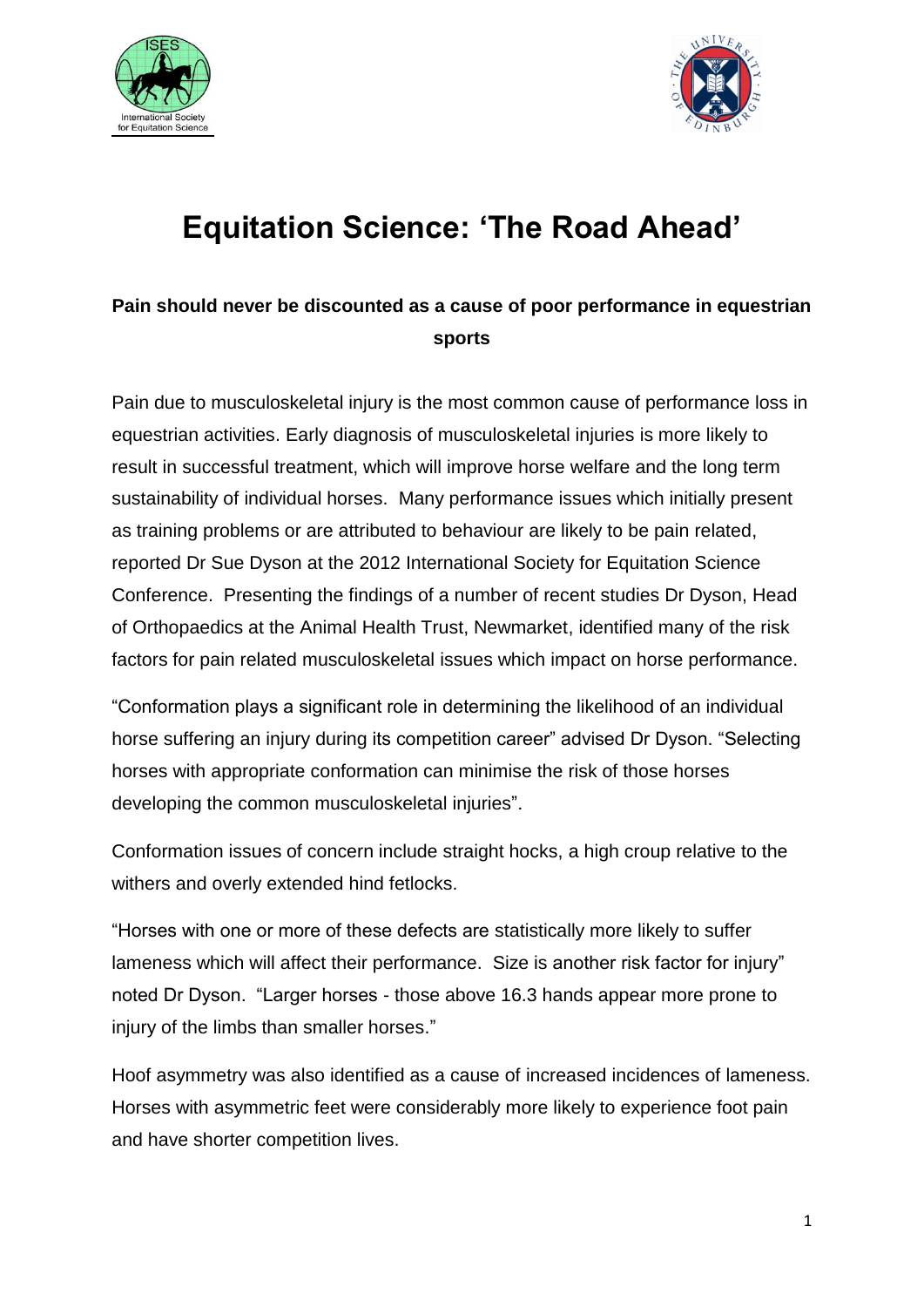Dr Dyson's team examined a number of horses which initially presented with behavioural problems and found that in most cases subclinical pain was the cause of the reduced performance.

"The evaluation of subtle variations in gait regularities can be difficult" noted Dr Dyson, "However pain should not be discounted as a cause of behavioural difficulties or a loss of performance. Just because a horse isn't obviously lame doesn't mean that it isn't experiencing some form of pain"

"Problems such as a sudden difficulty in performing flying changes, stiffness on one rein, alterations in rein contact or changes in head carriage may be signs of a musculoskeletal problem", advised Dr Dyson.

The correct management of performance horses including careful farriery for correct hoof balance, care in the choice of riding surfaces, protecting against over training and providing sufficient time for repair between episodes of strenuous exercise will help to reduce the prevalence of musculoskeletal problems in performance horses.

"Timing workouts" is critical noted Dr Dyson. "It's two days after the strenuous exercise that the muscle soreness sets in. We know to give the horse a light workout the day after heavy exercise, but we need to take care the next day as well". Progressively increasing the intensity of fitness workouts to allow the horse time to adapt as well as scheduling sufficient time for recovery and repair will reduce the likelihood of a horse developing muscle, joint or back pain.

Diet was also identified by Dr Dyson as an area of concern. "Many of the competition horses entering our clinic for lameness evaluations are obese" said Dr Dyson. "The extra weight carried by these horses puts additional pressure on their joints leading to increased wear and tear which results in lameness."

Dr Dyson noted that obesity is also likely to increase the risk of sub clinical laminitis which affects performance as well as causing the horse pain. The horse may not appear lame but will show a shortened stride or loss of freedom in their action.

In summary pain should never be discounted as a cause of poor performance in competition horses and sudden changes in behaviour should be clinically investigated to rule out a physical cause for the change. "A bridle lame horse is a lame horse" said Dr Dyson. A well formulated diet, turn out time, progressively scaled training, appropriate work surfaces and conformation suited to the tasks to be performed are all prerequisites for physical and mental soundness of the horse.